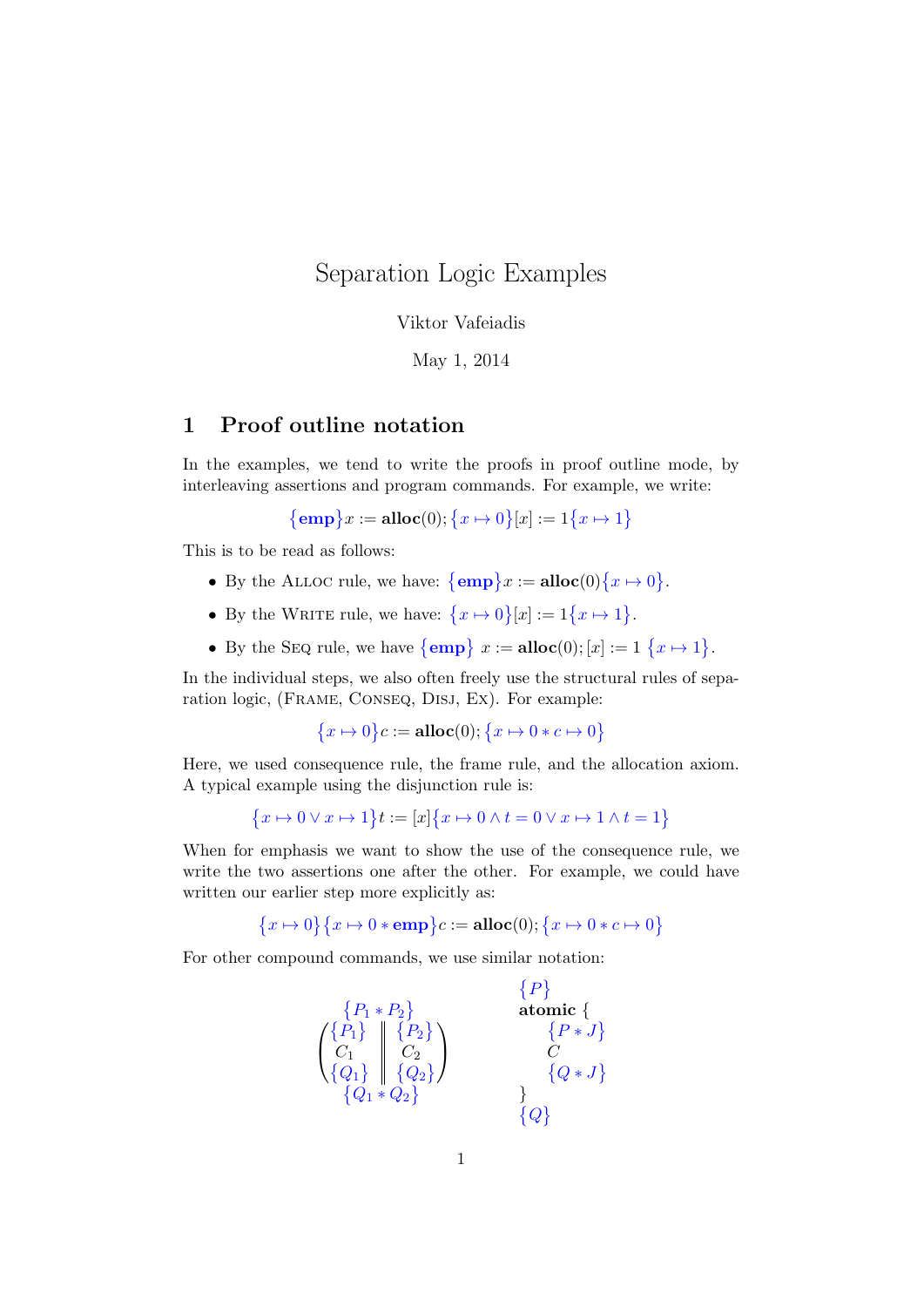Finally, we denote applications of the SHARE rule as:

$$
\{P * J\}
$$
  

$$
J \vdash \begin{pmatrix} \{P\} \\ C \\ \{Q\} \end{pmatrix}
$$
  

$$
\{Q * J\}
$$

## 2 Ownership Transfer

```
Let J \stackrel{\text{def}}{=} c \mapsto 0 \vee c \mapsto 1 * x \mapsto 1.
```

| $\{emp\}$<br>$x := \textbf{alloc}(0);$<br>$\{x \mapsto 0\}$<br>$c := \textbf{alloc}(0);$<br>$\{x \mapsto 0 * c \mapsto 0\}$<br>$\{x \mapsto 0 * \textbf{emp} * J\}$<br>$\{x \mapsto 0 * \textbf{emp}\}\$ |                                 |                                                                                                                                          |
|----------------------------------------------------------------------------------------------------------------------------------------------------------------------------------------------------------|---------------------------------|------------------------------------------------------------------------------------------------------------------------------------------|
|                                                                                                                                                                                                          |                                 | $\{ {\bf emp} \}$                                                                                                                        |
|                                                                                                                                                                                                          |                                 | atomic $\{$                                                                                                                              |
|                                                                                                                                                                                                          |                                 | $\{e m p * J\}$                                                                                                                          |
|                                                                                                                                                                                                          |                                 | $\{c \mapsto 0 \vee c \mapsto 1*x \mapsto 1\}$                                                                                           |
|                                                                                                                                                                                                          | $\{x \mapsto 0\}$               | $t := [c];$                                                                                                                              |
|                                                                                                                                                                                                          | $[x] := 1;$                     |                                                                                                                                          |
|                                                                                                                                                                                                          | $\{x \mapsto 1\}$               | $\begin{cases} c \mapsto 0 \wedge t = 0 \vee \\ c \mapsto 1 * x \mapsto 1 \wedge t = 1 \end{cases}$                                      |
|                                                                                                                                                                                                          | atomic $\{$                     | $\text{assume}(t=1);$                                                                                                                    |
|                                                                                                                                                                                                          | $\{x \mapsto 1 * J\}$           | $\left\{ \begin{pmatrix} c \mapsto 0 \wedge t = 0 \vee \\ c \mapsto 1 \ast x \mapsto 1 \wedge t = 1 \end{pmatrix} \wedge t = 1 \right\}$ |
| $J \vdash$                                                                                                                                                                                               | $\{x \mapsto 1 * c \mapsto 0\}$ |                                                                                                                                          |
|                                                                                                                                                                                                          | $[c] := 1;$                     | $\{c \mapsto 1*x \mapsto 1\}$                                                                                                            |
|                                                                                                                                                                                                          | $\{x \mapsto 1 * c \mapsto 1\}$ | $[c] := 0;$                                                                                                                              |
|                                                                                                                                                                                                          | $\{\mathbf{emp} * J\}$          | $\{c \mapsto 0 \times x \mapsto 1\}$                                                                                                     |
|                                                                                                                                                                                                          |                                 | $\{x \mapsto 1 * J\}$                                                                                                                    |
|                                                                                                                                                                                                          | $\{emp\}$                       |                                                                                                                                          |
|                                                                                                                                                                                                          |                                 | $\{x \mapsto 1\}$                                                                                                                        |
|                                                                                                                                                                                                          |                                 | $t:=\left[x\right]$                                                                                                                      |
|                                                                                                                                                                                                          |                                 | $\{x \mapsto 1 \wedge t = 1\}$                                                                                                           |
| $\{\mathbf{emp}*(x \mapsto 1 \wedge t = 1)\}$                                                                                                                                                            |                                 |                                                                                                                                          |
| $\{x \mapsto 1 \wedge t = 1\}$                                                                                                                                                                           |                                 |                                                                                                                                          |
| $\{(x \mapsto 1 \wedge t = 1) * J\}$                                                                                                                                                                     |                                 |                                                                                                                                          |
| $\{c \mapsto 0 \times x \mapsto 1 \wedge t = 1\}$                                                                                                                                                        |                                 |                                                                                                                                          |

 $\setminus$